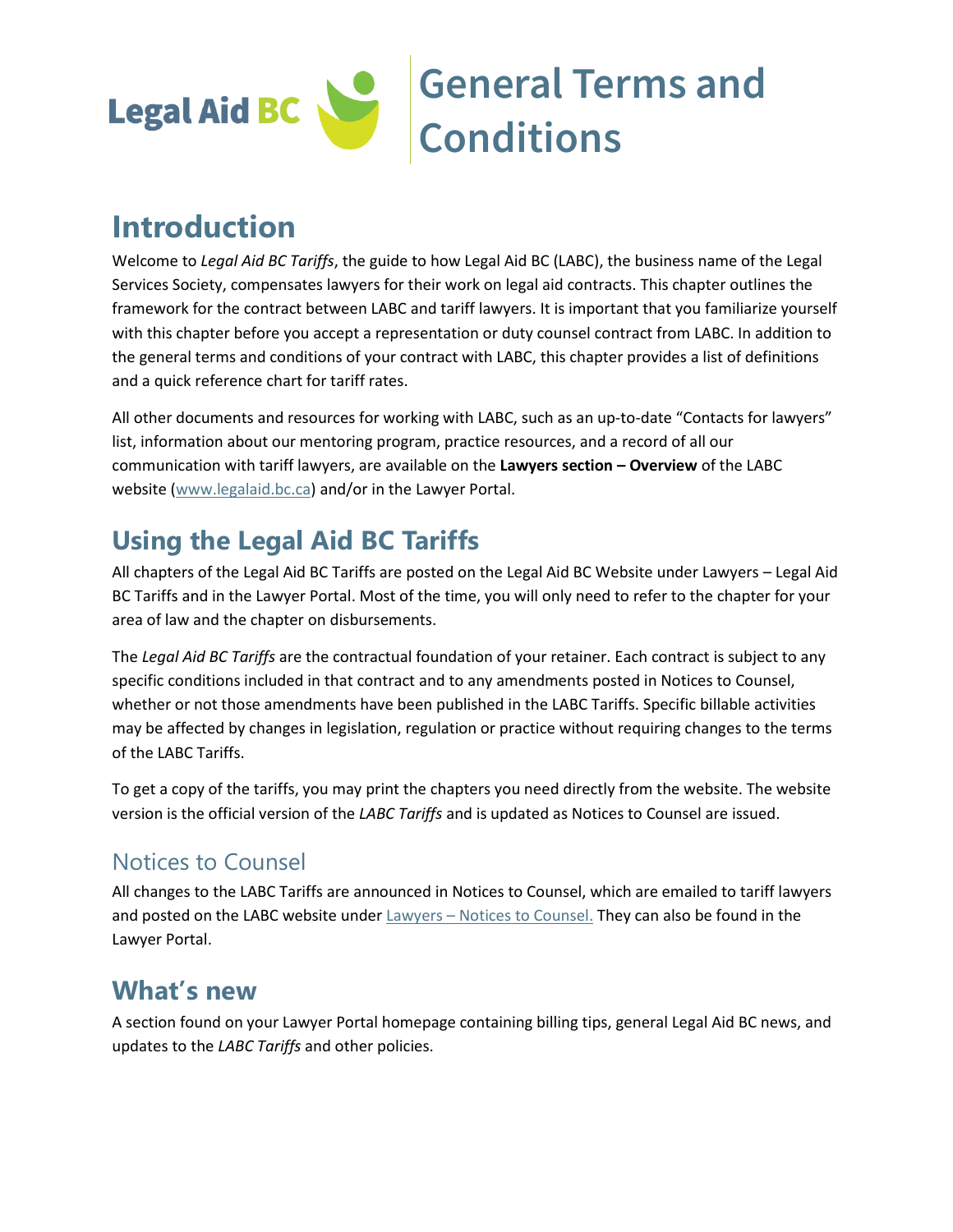

### **Processing invoices**

LABC provides the Lawyer Portal (online billing, direct deposit, and your Profile, Contracts, Authorizations, Payments, and Notifications) for all tariff lawyers. You'll find all the information you need on the LABC website under Lawyers – Lawyer Portal. You can register for an account by selecting "Register now" on the Lawyer Portal web page.

LABC staff are available to answer inquiries about billing and the status of your account. Contact them at:

**Lawyer Services Phone:** 604-601-6155 or 1-888-401-6206 (no charge) **Fax:** 604-681-5796 **Email:** [lawyer.support@legalaid.bc.ca](mailto:lawyer.support@legalaid.bc.ca)

### Audit and Investigation

The Audit and Investigation Department monitors and audits invoices to ensure that lawyers acting for legal aid clients bill LABC appropriately for legal services and disbursements. The Audit and Investigation Department is also responsible for investigating complaints about lawyers to ensure that the quality of service lawyers provide to our clients is comparable to that provided to clients who pay privately.

# **Client confidentiality**

All information an applicant or client gives to LABC is subject to solicitor-client privilege. LABC cannot disclose information to any third party without the applicant's or client's explicit approval. Solicitorclient privilege is protected under section 14 of the *Freedom of Information and Protection of Privacy Act*  and section 23 of the *Legal Services Society Act*, which state that:

- 1. Information disclosed by a client or an applicant for legal aid to a director, employee, or agent of the society or funded agency is privileged and must be kept confidential in the same manner and to the same extent as if it had been disclosed to a solicitor under a solicitor and client relationship.
- 2. If a civil or criminal proceeding is or may be brought against a person respecting the person's eligibility for legal aid, subsection (1) does not apply to information respecting eligibility.

Clients agree at the beginning of a legal aid contract to instruct their lawyers to provide Legal Aid BC with information about their case(s) and financial circumstances.

# **Mentoring counsel**

LABC promotes mentoring within the tariff bar to provide lawyers with valuable and practical learning opportunities.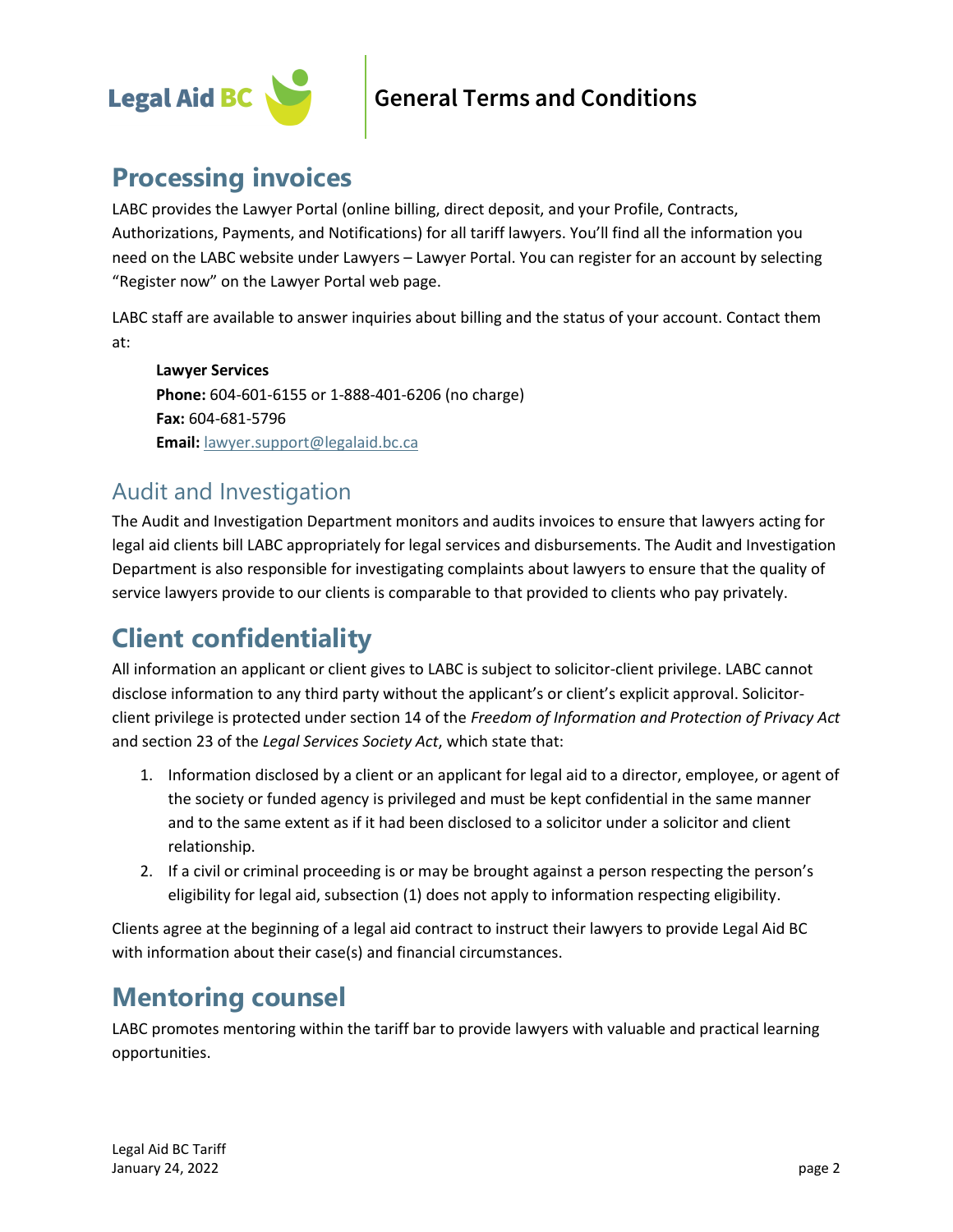

LABC's Mentoring Counsel guidelines cover two types of mentoring – mentoring assistance and apprentice counsel. Mentoring assistance allows tariff lawyers with less than five years' call, or who have been practicing in the applicable area of law for less than five years, to obtain trial-related mentoring on their LABC cases from experienced counsel. Apprentice counsel allows tariff lawyers with less than five years' call, or who have been practicing in the applicable area of law for less than five years, to act as apprentice counsel on an experienced counsel's case.

To request authorization for mentoring assistance or apprentice counsel, lawyers must submit an authorization request via the Lawyer Portal. See th[e Mentoring Counsel guidelines](https://legalaid.bc.ca/lawyers/practiceResources) on the LABC website for further information on authorization and billing guidelines.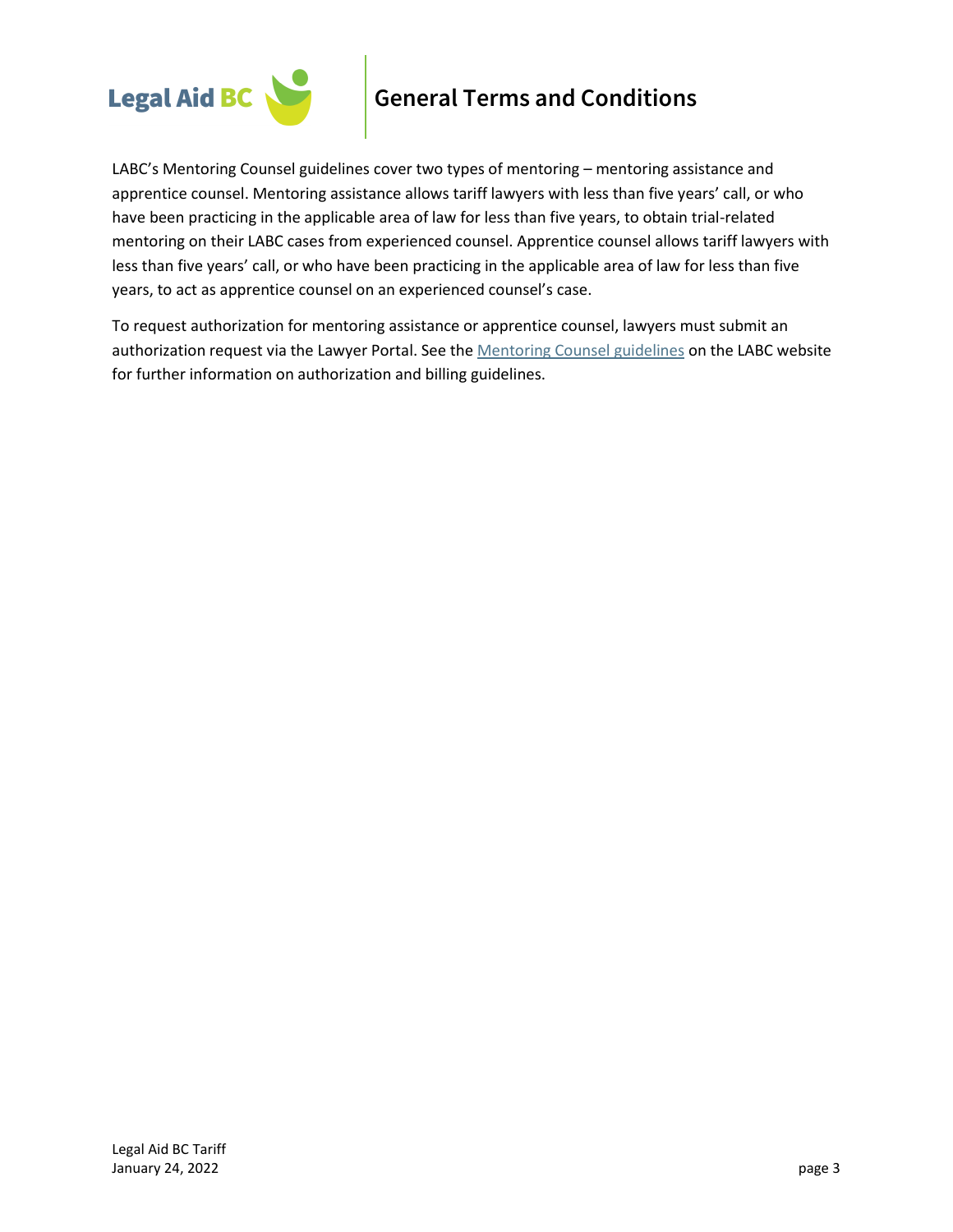

# **Definitions**

*[Updated: April 1, 2020]*

**Additional preparation:** the legal fees in excess of the tariff allowance that tariff lawyers may request at the outset or during the course of a representation contract.

**Adjustment:** a portion, or the full amount, of any payment that is deducted from any money payable by LABC to the tariff lawyer (negative adjustment), or is added to any money payable by LABC to the tariff lawyer (positive adjustment).

**Alternative service provider:** a lawyer who performs legal services on the tariff lawyer's behalf.

**Applicant**: a person who applies to LABC for legal services.

**Area of Law**: the categories of legal problems for which LABC has created separate tariffs (e.g., criminal, family, immigration).

**Articled student:** a person enrolled in the Law Society of British Columbia's admission program for articling students administered by the Law Society or its agents, including the period that the student is articled to a principal or registered in the training course. Where the tariff references lawyers, the terms also apply to articled students, except where expressly indicated otherwise.

**Attendance:** the time spent at a court or tribunal hearing, or a mediation session, from the scheduled start time to its conclusion, including waiting time (if counsel is not handling other matters), but excluding meal breaks. Actual time spent in attendance at a court or tribunal hearing, or a mediation session, via teleconference is considered attendance.

**Authorization request:** a written request made by tariff lawyers to LABC for approval to provide a legal service, incur a disbursement, bill a tariff item, or to amend a term of a representation or duty counsel contract.

**Block fees:** the flat legal fees LABC pays for certain legal services regardless of the time spent providing the service (see page 17).

**Case**: one or more related legal problems arising for a client.

**Case cost caps**: a limit on the total legal costs LABC will pay for a case, calculated by combining, for all tariff lawyers who have acted in that case, the aggregate legal fees paid or billable, *or* the aggregate disbursements paid or billable, not including applicable taxes.

**Client:** an applicant LABC considers eligible to receive legal services after determining he or she meets LABC coverage and eligibility criteria.

**Contract tariff items:** specific tariff items that are billable for each legal aid contract (up to the maximum units), as listed in the Lawyer Portal.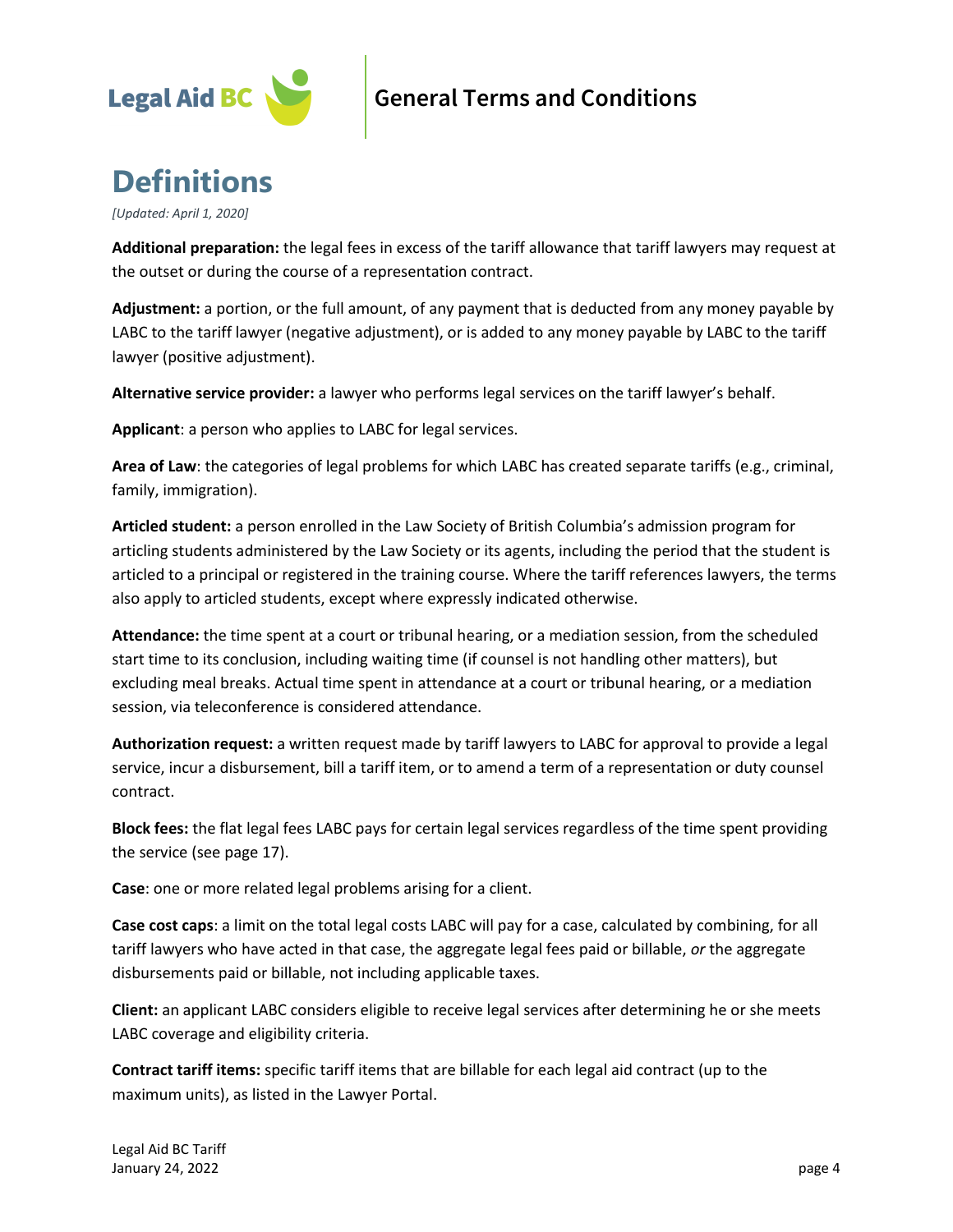

**Coverage:** the range of legal problems for which LABC makes legal services available, or the range of legal services LABC may fund, as determined by LABC.

**Criminal Case Management program (CCM):** the case management program LABC uses to manage the allocation of funds to lengthy criminal matters. For information on [CCM,](http://www.lss.bc.ca/lawyers/strategicCaseAssessmentProgram.asp) see the LABC website under Lawyers — Case management information.

**Disbursements:** the expenses tariff lawyers incur on behalf of clients while providing legal services.

**Duty Counsel Contract:** the LABC authorization for a lawyer to provide duty counsel or circuit counsel services and to bill LABC according to the tariff contract.

**Eligibility:** the LABC decision that an applicant is financially qualified for legal aid.

**Enhanced fees:** fees in excess of the tiered rates LABC normally pays to counsel. See the Enhanced Fee Rates on page 18 and the [Enhanced Fees and Exceptional Responsibility Premium policy.](https://legalaid.bc.ca/lawyers/policies)

**Exceptional responsibility premium:** a 15 percent increase in any tiered rates and/or enhanced fees that LABC pays to counsel pursuant to the *[Enhanced Fees and Exceptional Responsibility Premium](http://www.lss.bc.ca/assets/lawyers/enhancedFeesErpPolicy.pdf)* policy. See the LABC website under Lawyers — LABC policies.

**Extended CFCSA services:** Additional preparation hours that tariff lawyers may request during the course of a representation contract on a complex CFCSA case when he or she has exhausted the initial preparation hours.

**Extended family services:** Additional preparation hours that tariff lawyers may request during the course of a family representation contract when he or she has exhausted the initial preparation hours.

**Extra legal fees:** the legal fees in excess of the tariff rate that tariff lawyers request from LABC at the conclusion of the case.

**Final invoice:** the completed invoice a tariff lawyer submits to LABC, when he or she ceases acting in a case, as a full and final statement of all legal fees and disbursements he or she is entitled to recover from LABC.

**General preparation:** the preparation for a representation contract that is not specifically covered by another tariff item. It includes such things as taking instructions, preparing correspondence and court documents, negotiating with an opposing party, and the time spent waiting to see a client at a detention facility. It does not include time spent travelling to and from court or a detention facility, or activities related to file closing.

**Half day:** a court sitting either before or after the lunch adjournment.

**Hourly rate:** the hourly rate set by LABC, to be billed in 10ths of hours (see page 17).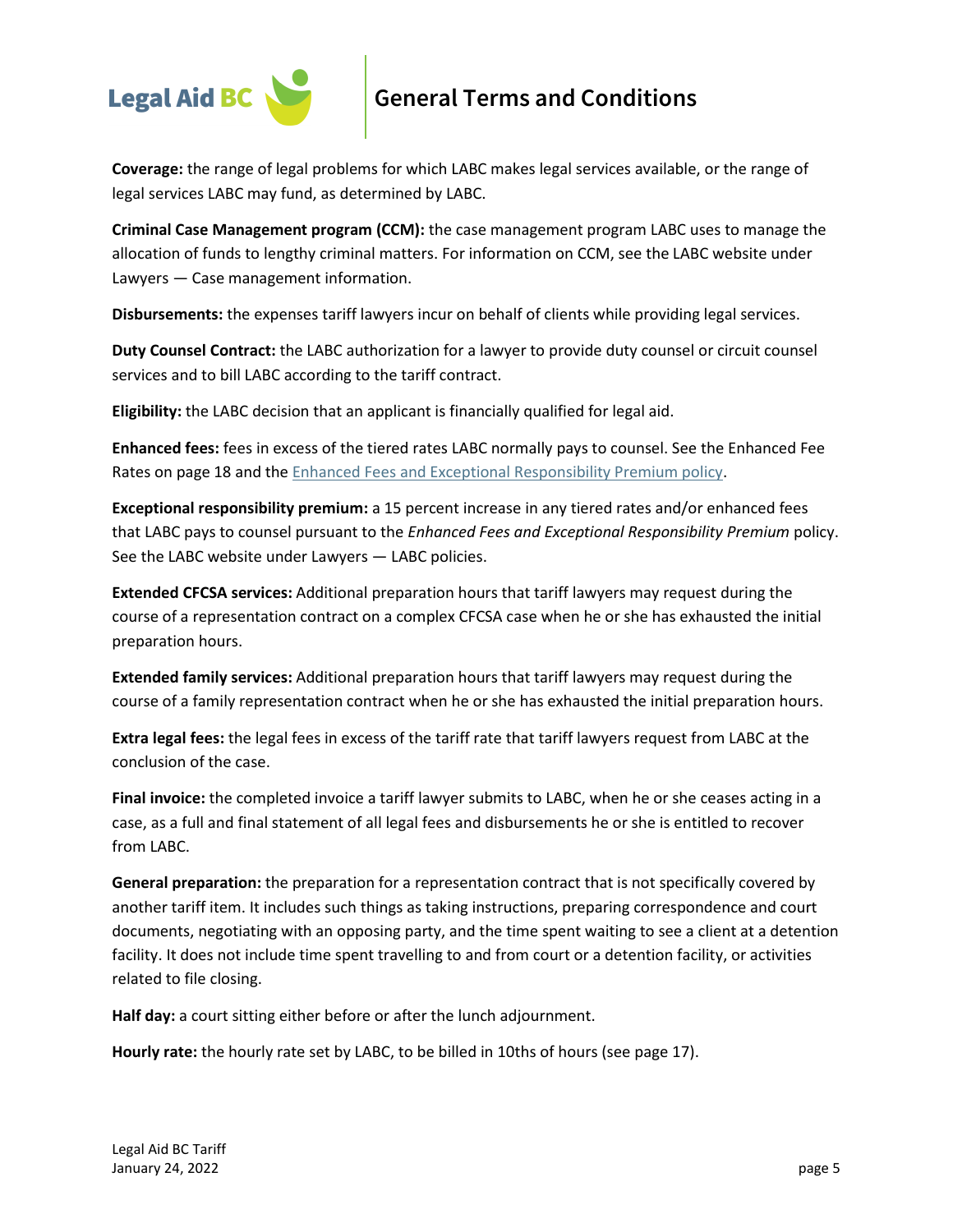

**Interview date:** the date a client applies to LABC for legal services as specified on the representation contract.

**Invoice:** the electronic billing forms provided through the Lawyer Portal to tariff lawyers for billing LABC for legal fees and disbursements.

**Issue date:** the date LABC issues a representation contract or duty counsel contract to a tariff lawyer.

**Issuing office:** the LABC office that issues a representation contract or duty counsel contract to the tariff lawyer.

**Last service date:** the date a tariff lawyer last performed a legal service billable according to the tariff contract.

**Lawyer Portal:** the secure online portal used by tariff lawyers to submit invoices and authorization requests for legal fees and disbursements, receive notices, access practice resources, and communicate with LABC.

**Legal aid:** the services and information provided under the *Legal Services Society Act*, S.B.C. 2002, c.30.

**Legal Aid BC (**LABC**):** the business name of the Legal Services Society, continued under the *Legal Services Society Act*, S.B.C. 2002, c.30.

**Legal fees:** the fees tariff lawyers bill LABC for legal services provided to clients.

**Legal services:** the services ordinarily provided by a lawyer that are billable according to the tariff contract and provided to clients by tariff lawyers pursuant to a representation or duty counsel contract.

**Notice to Counsel:** a notice LABC issues periodically to inform tariff lawyers about changes to the tariff contract.

**Post-payment review:** the process of reviewing a tariff lawyer's paid invoices.

**Reduction:** a permanent reduction to legal fees payable to tariff lawyers, as determined by LABC.

**Repayment amount:** the amount of money LABC determines a tariff lawyer must pay back to LABC because that amount was not properly payable to the lawyer under the tariff.

**Representation contract:** the LABC authorization for a lawyer to provide legal services to a client in a specified case and to bill LABC for legal fees and disbursements according to the tariff contract.

**Service date:** the day, month, and year that a particular service was provided to a client on a legal aid contract.

**Service month:** the month and year that a portion of a service (for example, preparation time) was provided to a client on legal aid contract.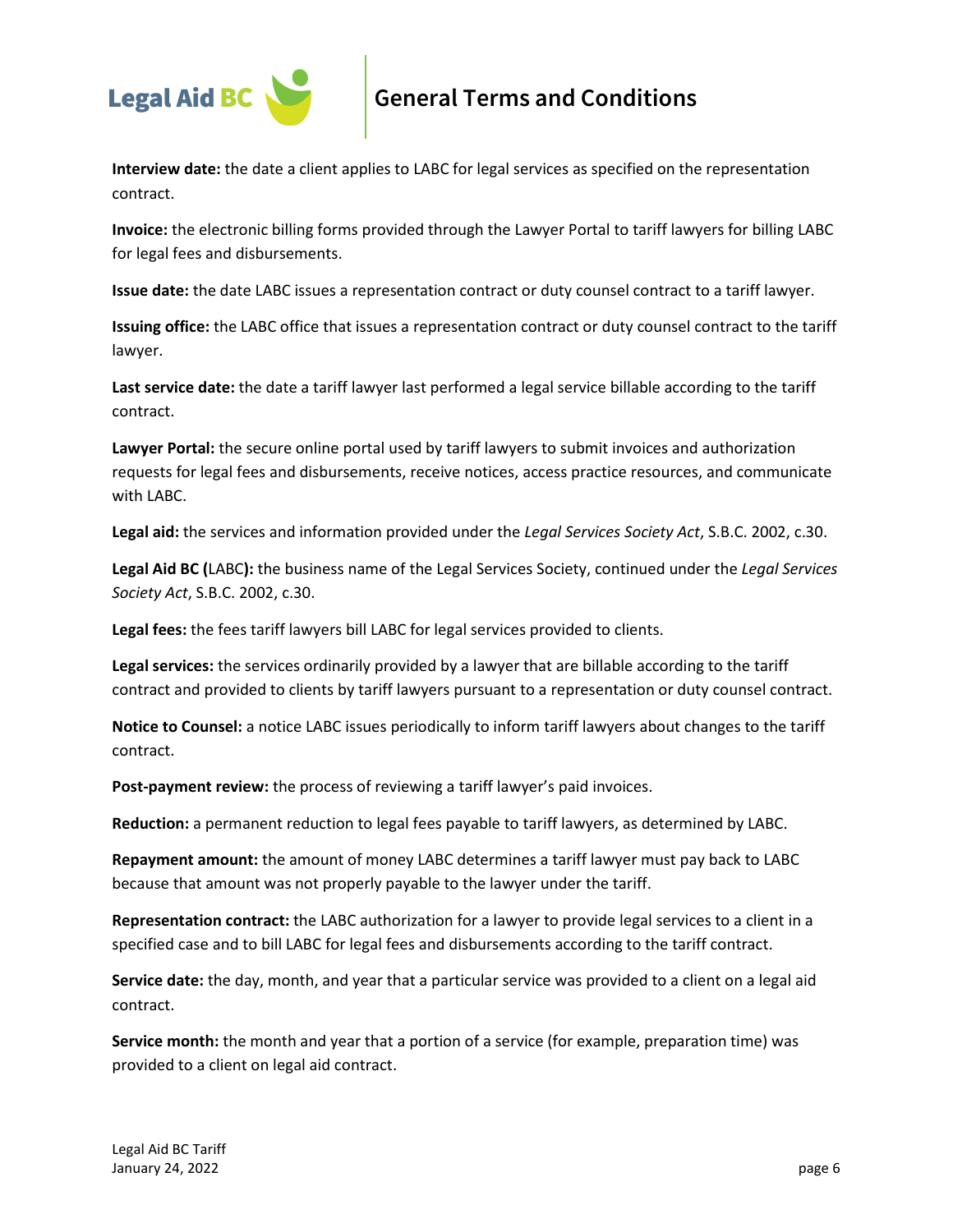

**Service start date:** the date from which LABC authorizes tariff lawyers to bill LABC for legal services provided to a client.

**Service stop date:** the date LABC specifies for termination of a contract.

**Tariff contract:** the retainer agreement between LABC and tariff lawyers, as modified from time to time by LABC, including the contents of *LABC Tariffs* (General Terms and Conditions and applicable Tariffs) and Notices to Counsel and other written instructions that LABC may provide to tariff lawyers directly or through the LABC website.

**Tariff items:** the individual provisions within each tariff describing the nature of a legal service or disbursement and its specific billing rules, including the amount payable.

**Tariff lawyer:** a lawyer who is a member in good standing of the Law Society of British Columbia, holds a Law Society of British Columbia practising certificate, and who LABC deems eligible to accept contracts.

**Tariff rate:** the rate LABC pays for legal services, in the form of block fees or an hourly rate, as set out in the tariff contract. See the Tariff Rates Quick Reference on page 17.

**Tariffs:** the schedules of legal fees and disbursements payable by LABC for legal services provided or expenses incurred on a client's behalf.

**Tiered rates:** the LABC system of differential tariff rates for lawyers based on their years of call to the bar on the date service was provided. Years of call is based on the month in which the lawyer was called to the bar in Canada. There are three tiers:

- **Tier 1** Less than 4 years call
- **Tier 2** 4 or more years and less than 10 years call
- **Tier 3** 10 or more years call

See the Tariff Rates Quick Reference on page 17.

**Timekeeping record**: A typed record (identified per client) containing an itemized list of legal services performed. It must include a detailed description of the services, in chronological order, and the date and time spent on each task. (See sections 32 to 35 below.)

**Vendor number**: LABC provides this permanent identification number to lawyers and other service providers, enabling them to do business with LABC.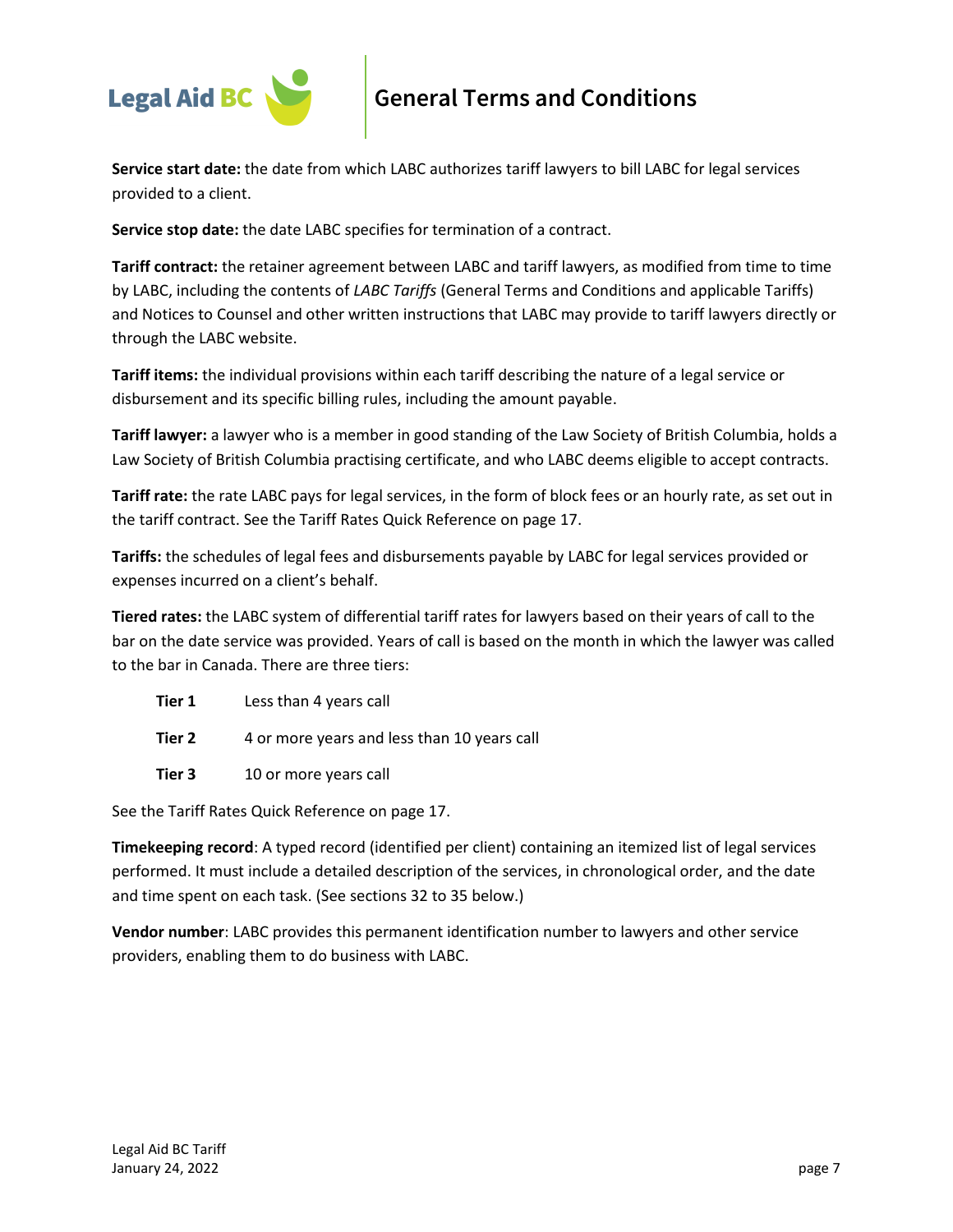

### General

- 1. Legal Aid BC may modify the terms and conditions of the tariff contract at any time, and such modifications take effect upon reasonable notice.
- 2. A tariff lawyer's acceptance of a representation contract is considered his or her conclusive agreement to represent a client in the case specified on the representation contract and bill LABC according to the tariff contract.
- 3. LABC has sole authority to determine all matters related to legal aid, including clients' coverage and eligibility and appropriate compensation of lawyers.
- 4. Tariff lawyers may ask LABC to review a decision regarding eligibility, coverage, or any other matter related to the interpretation and administration of the tariff contract.
- 5. LABC may refuse to pay all or part of a tariff lawyer's invoice if the tariff lawyer fails to comply with the terms and conditions of the tariff contract.
- 6. LABC may refuse to pay tariff lawyers for legal fees and disbursements related to legal or other services that were:
	- (1) Not reasonable and necessary to advance the client's best interests;
	- (2) Performed inadequately;
	- (3) Performed by a lawyer who was not then a member in good standing of the Law Society of British Columbia and who did not hold a Law Society of British Columbia practicing certificate; or
	- (4) Performed by a lawyer contrary to the terms of an LABC decision under the  $Lawyer$ [Compliance policy.](https://legalaid.bc.ca/lawyers/policies)
- 7. Tariff lawyers must:
	- (1) Respond to LABC inquiries about a representation or duty counsel contract within 30 days;
	- (2) Respond to an LABC inquiry regarding a client complaint within 30 days;
	- (3) Provide information requested by LABC regarding a complaint within 30 days;
	- (4) Inform LABC of any changes to their business or email addresses and telephone or fax numbers within 30 days;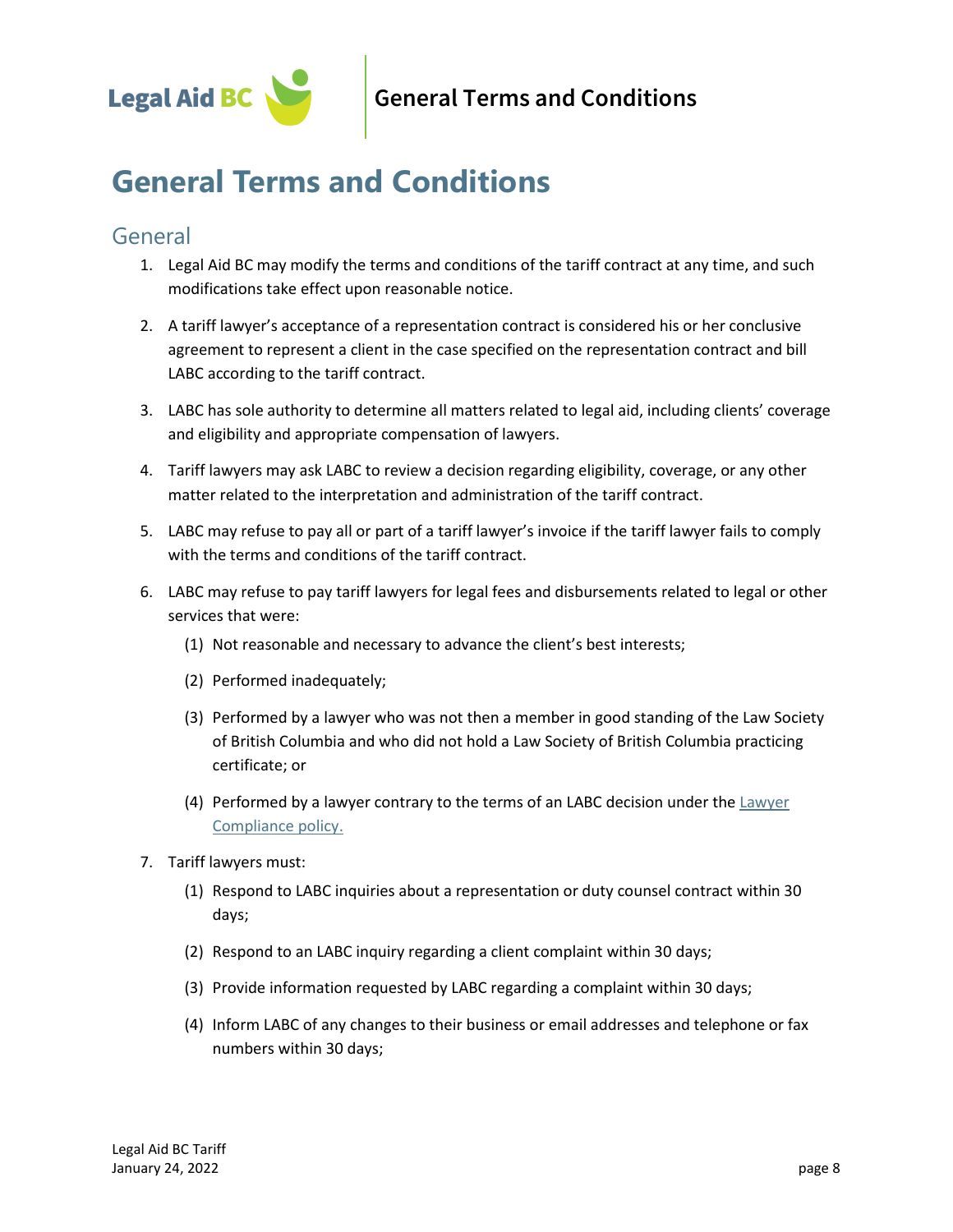

- (5) Immediately inform LABC when their Law Society status changes, the Law Society issues a citation, have criminal charges laid against them, and/or when they cease doing LABC work.
- 8. LABC may release correspondence between a tariff lawyer and LABC about an applicant's or client's case, including billing information, at their discretion or upon the applicant's or client's request.
- 9. LABC is not responsible for any disputes relating to a contract that may arise between tariff lawyers and third parties.
- 10. It is the responsibility of the tariff lawyer to be registered with WorkSafeBC pursuant to legislation.
- 11. LABC may, at its discretion, and upon reasonable notice to lawyers, impose reductions at rates set by LABC.
- 12. LABC may, at its discretion, impose conditions on, or temporarily or permanently suspend, a lawyer's eligibility to receive representation or duty counsel contracts in accordance with its [Lawyer Compliance policy.](https://legalaid.bc.ca/lawyers/policies)

### Client coverage and eligibility

- 13. Tariff lawyers must immediately notify the issuing office if they learn that a client has:
	- (1) Improved his or her financial situation;
	- (2) Failed to disclose assets or income to LABC;
	- (3) Unreasonably prolonged a case; or
	- (4) Refused to give the tariff lawyer reasonable instructions.
- 14. LABC may terminate a representation contract at any time if a client no longer meets LABC criteria for coverage and eligibility.
- 15. LABC may add to an existing representation contract any new matter of the same area of law arising for a client within 90 days of that contract's interview date.
- 16. According to the LABC [Settlements and Judgments policy,](https://legalaid.bc.ca/lawyers/policies) a tariff lawyer must immediately notify LABC if they learn that a client will be receiving a settlement or awarded a judgment, and must:
	- (1) Provide Audit and Investigation Department with the client's current contact information and the amount of the expected settlement or judgement; and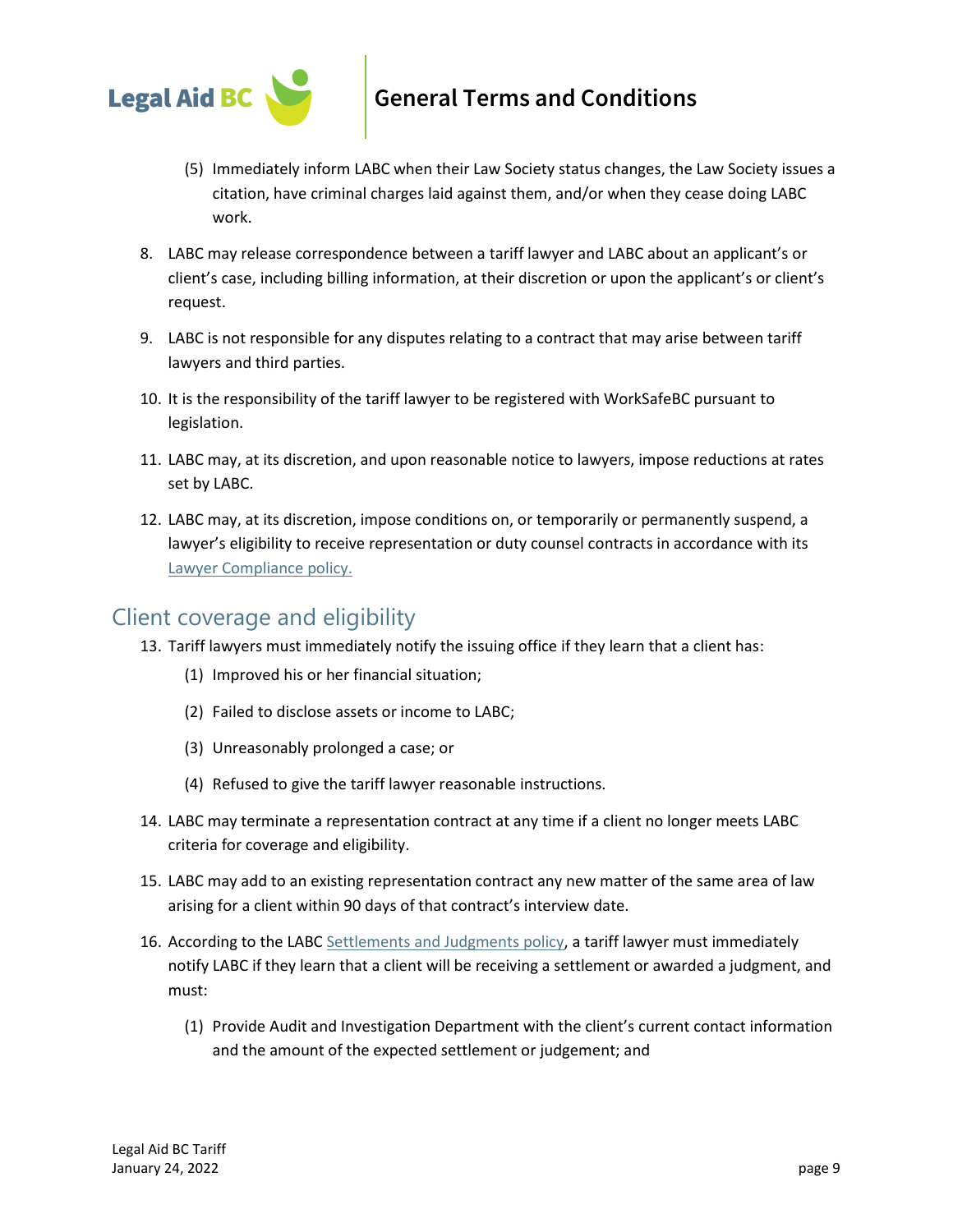

- (2) Confirm with LABC the repayment funds owed and obtain LABC authorization before releasing any portion of the settlement or judgement from their trust account.
- 17. If a tariff lawyer believes that a client referred by LABC will receive a settlement that will not be processed through the tariff lawyer's trust account, the lawyer must immediately notify the Financial Review & Collections Coordinator at [helpdesk.sj@legalaid.bc.ca.](mailto:helpdesk.sj@legalaid.bc.ca)

### Authorization for services

- 18. LABC will not pay tariff lawyers for legal fees and disbursements arising before the contract's service start date, unless the legal fees and disbursements were authorized in advance by LABC.
- 19. LABC may determine the service stop date for any representation or duty counsel contract.
- 20. LABC may refuse to pay legal fees and disbursements arising after the service stop date.

#### Billing for services

- 21. LABC applies reasonableness billing thresholds for tariff items that do not have a maximum amount payable or maximum billable hours published in the Tariffs.
- 22. Tariff lawyers must request authorization via the Lawyer Portal to bill the following:
	- (1) More than the maximum stated in the LABC Tariffs;
	- (2) More than the Lawyer Portal maximum units stated for each contract tariff item listed on each contract; or
	- (3) A tariff item that does not appear in the Lawyer Portal on the lawyer's representation or duty counsel contract.
- 23. LABC contracts with the tariff lawyer and not the tariff lawyer's law firm. When a tariff lawyer submits an invoice to LABC, the tariff lawyer represents and warrants that he or she:
	- (1) Reviewed the invoice before submitting it to LABC;
	- (2) Performed or supervised an alternative service provider or articled student to perform, the legal services billed for on the dates recorded on the invoice;
	- (3) Made reasonable efforts to ensure legal fees and disbursements were reasonable and necessary; and
	- (4) Is entitled to receive payment according to the tariff contract.
- 24. Tariff lawyers must complete invoices fully and accurately according to the terms of the tariff contract.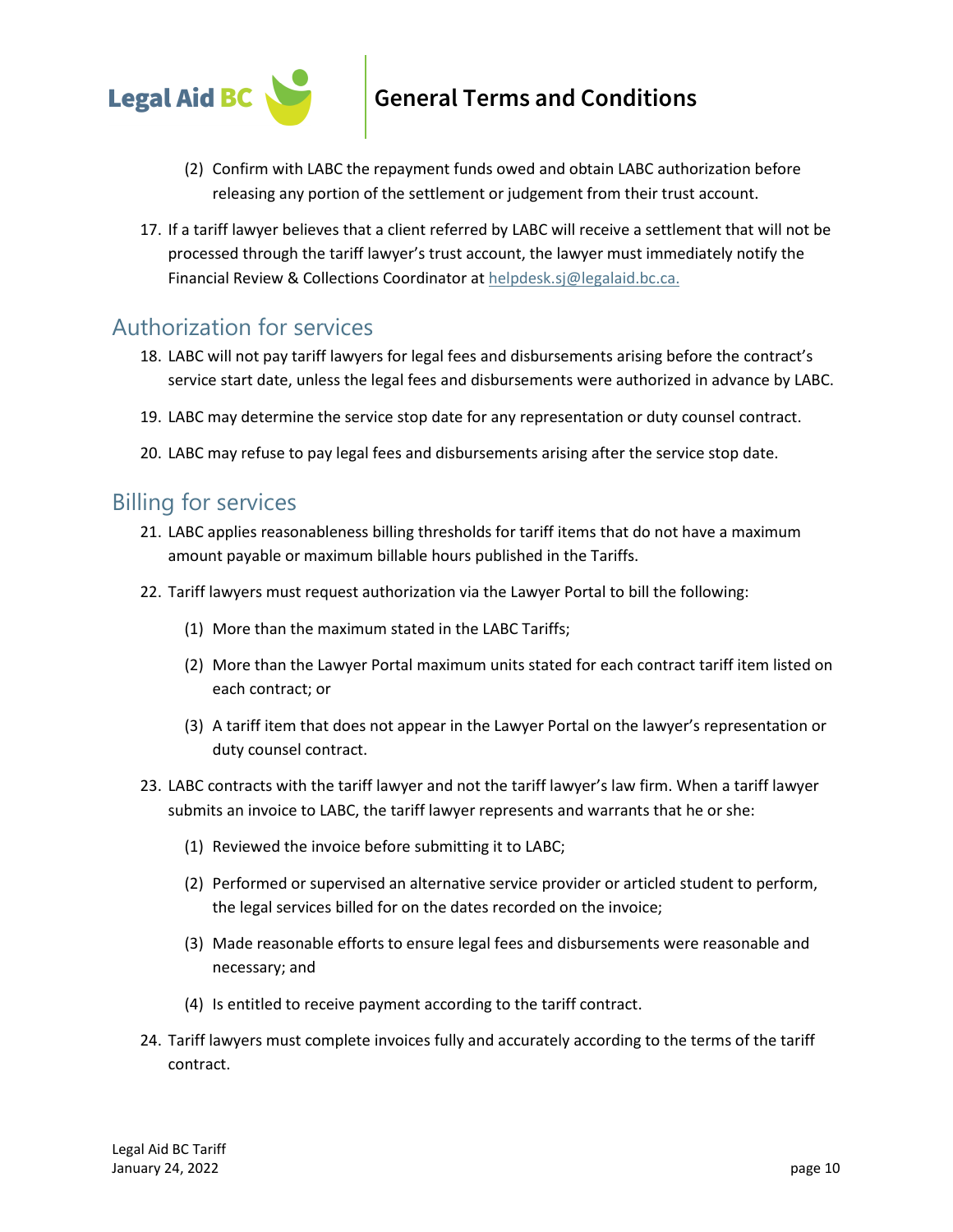

- 25. LABC may refuse to process payment for all or part of a tariff lawyer's invoice if the tariff lawyer submits an invoice that is inaccurate or incomplete. If all or part of a tariff lawyer's invoice is not paid, a tariff lawyer may seek to have the invoice reviewed by:
	- (1) Requesting in writing a review by the Manager, Lawyer Services or their designate; and
	- (2) Providing LABC with further detailed invoice information.

There will be no further reviews after the final decision of the manager.

- 26. LABC may refuse to pay any legal fees and disbursements not included on a tariff lawyer's final invoice.
- 27. Despite any other bill by date indicated on a duty counsel or representation contract, tariff lawyers must submit invoices to LABC:
	- (1) Upon request by LABC;
	- (2) For duty counsel, within two months of each service date;
	- (3) For Criminal Early Resolution contracts, not more than two months after the last service date, or when the tariff lawyer ceased representing the client on that particular contract.
	- (4) For representation contracts, not more than six months after the last service date, or when the tariff lawyer ceased representing the client on that particular contract.
- 28. Tariff lawyers must not bill LABC for the Provincial Sales Tax (PST) on legal fees. Pursuant to section 128 of the *Provincial Sales Tax Act*, legal fees are tax exempt where legal services are provided by legal aid. Where disbursements items have PST charged, the PST may be included.
- 29. Tariff lawyers must not include the Goods and Services Tax (GST) when recording legal fees and disbursements on a billing form. Although GST does apply to the services provided, LABC will automatically calculate the amount of GST payable (if applicable) when processing an invoice.
- 30. Tariff lawyers are not permitted to bill for two legal services provided at the same time or on the same half day unless the applicable tariff explicitly permits this. If a lawyer is attending the same court on the same half day for the same client or legal service, the time may be billed only once, notwithstanding that there are two or more separate representation contracts issued to the lawyer for that client or legal service.

#### Post-payment reviews

31. After paying an invoice, to ensure the invoice is valid and properly billed in accordance with the tariff contract, LABC may conduct a post-payment review or audit. A post-payment review or audit may occur within two years from the date of payment, or LABC may extend this period to up to five years from the date of payment of the final invoice, if: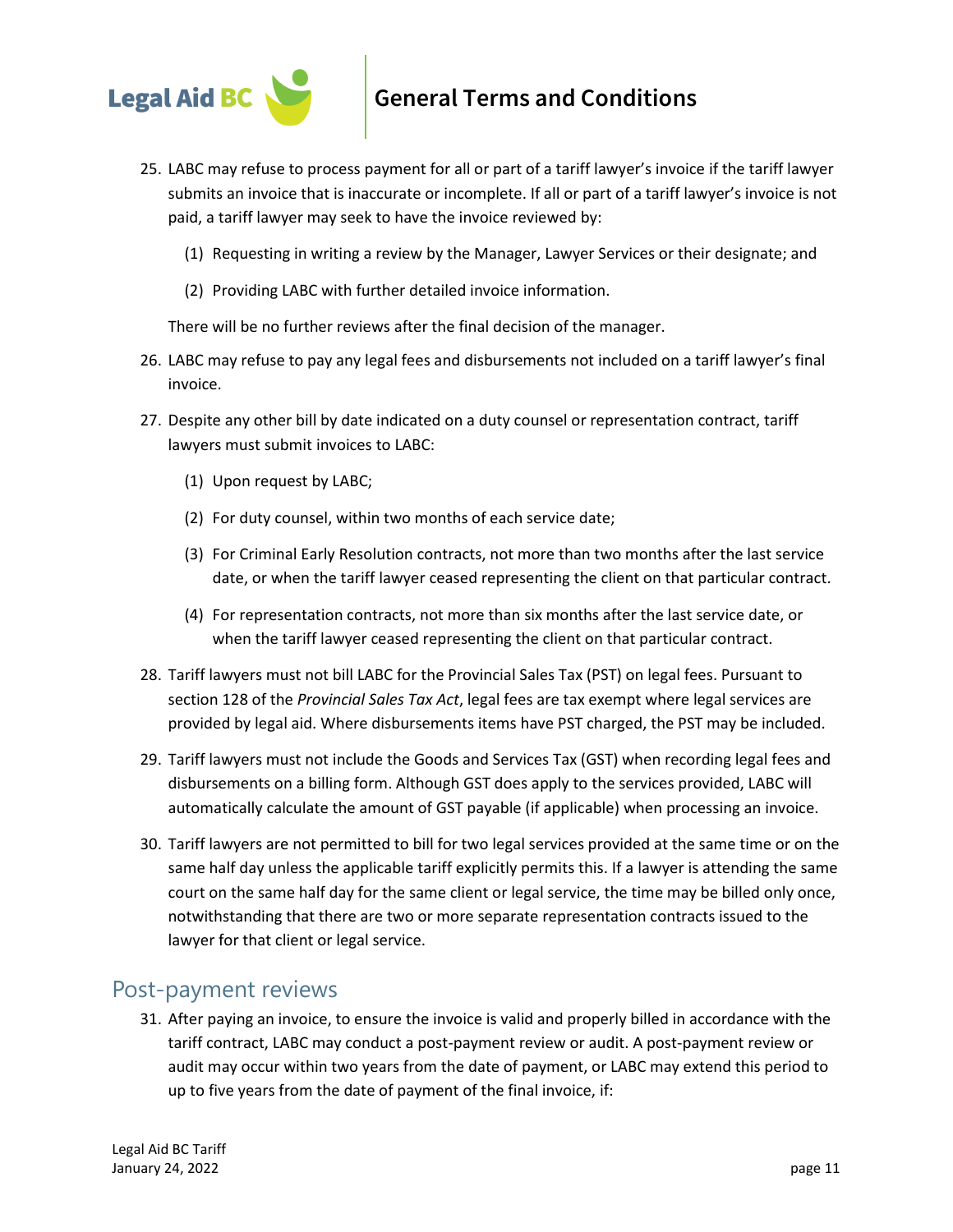

- (1) Any invoices contain significant issues or errors;
- (2) There is any indication of fraud or misrepresentation; or
- (3) There is a delay with LABC accessing necessary court records.

#### Record keeping and repayment

- 32. Tariff lawyers must maintain typed, reliable and complete accounting and **timekeeping records** for each representation and duty counsel contract, and retain such records for at least five years from the date of payment of the final invoice. Timekeeping records must be kept from the outset of each contract and at the same time as the lawyer provides the legal services.
- 33. When billing for services using the criminal block fee tariff, lawyers must keep a record of the dates and services provided, but are not required to keep track of time. However, should extra fees be requested, LABC will consider factors such as the actual time expended on the case. Accordingly, it is recommended that lawyers keep track of their time when billing on the block tariff.
- 34. Tariff lawyers must maintain typed timekeeping records for all hourly tariffs (including CCM) accurate to the nearest  $10<sup>th</sup>$  of an hour.
- 35. Typed timekeeping records must contain sufficient detail to enable LABC to determine:
	- (1) What legal services were provided and on what date;
	- (2) The actual time spent on specific tasks; and
	- (3) Whether the amount billed complies with the tariff contract.

See also the definition of **timekeeping records** (There is a timekeeping form provided for optional use in the Lawyer Portal under Resources – Forms).

- 36. Tariff lawyers must submit additional information about the case or legal services rendered or other documentation to LABC upon request.
- 37. LABC may refuse to pay a tariff lawyer's invoices if, upon request, the tariff lawyer fails to provide, within 30 days, adequate documentation supporting the legal fees and disbursements claimed.
- 38. LABC may require repayment of any amounts paid to a tariff lawyer if:
	- (1) Upon request, the tariff lawyer fails to provide, within 30 days, adequate documentation or explanation of the legal fees or disbursements that LABC paid, or
	- (2) Upon review of the tariff lawyer's invoices and/or timekeeping records, LABC determines that the amount billed was inaccurate or does not comply with the tariff contract.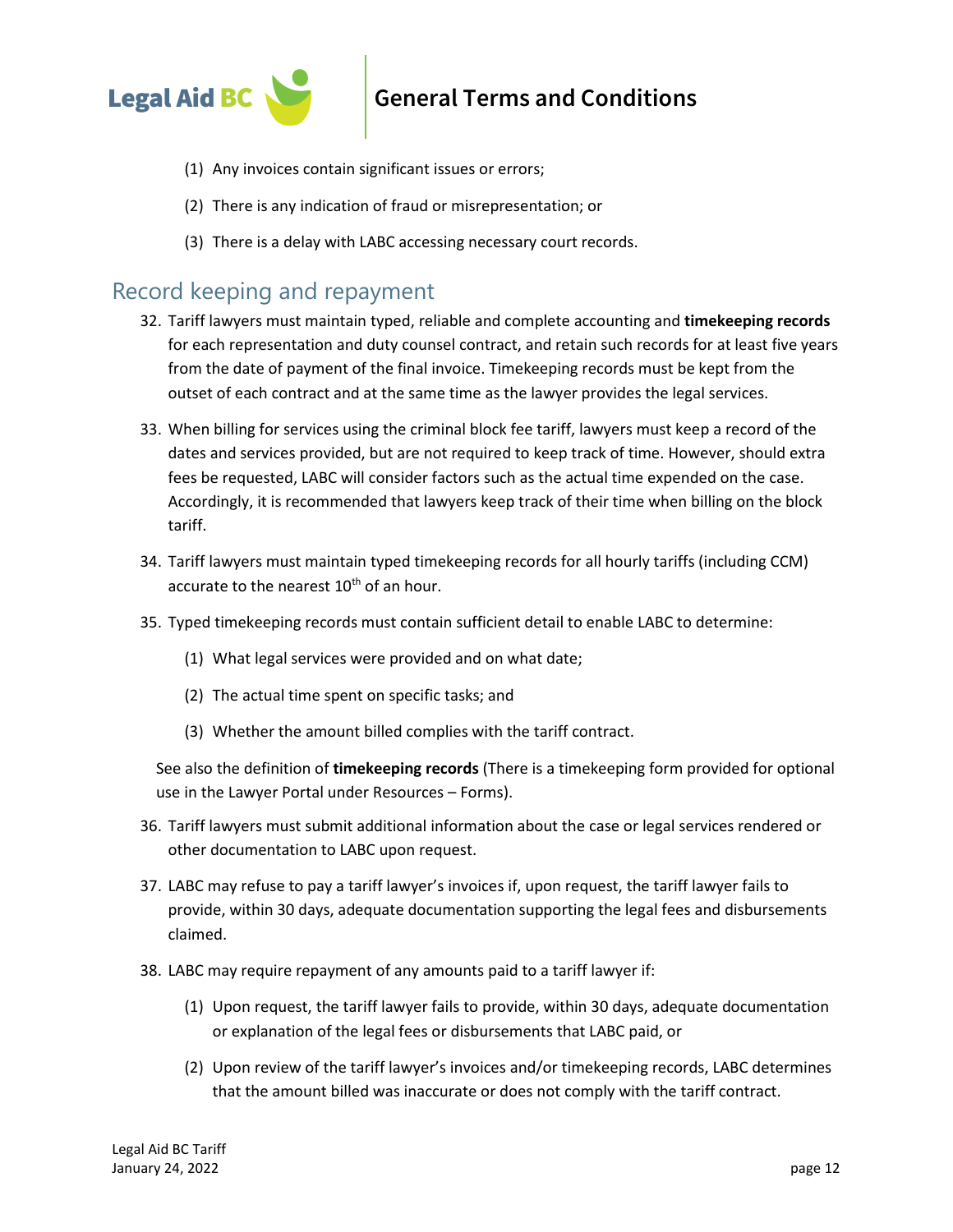

39. If the tariff lawyer fails to provide reimbursement to LABC representing the repayment amount within 30 days from the date that payment is requested, LABC may process one or more negative adjustments.

### Extra legal fees and additional preparation

- 40. LABC may, at its discretion, pay further legal fees to tariff lawyers. In reviewing requests for extra fees and additional preparation hours, LABC will consider factors such as the actual time expended, legal complexity, nature of legal services rendered, importance of the matter to a reasonable client of modest means, length of proceeding, amount of court time and/or LABC funding saved by the efforts of counsel, skill and efficiency of counsel, results achieved, and available tariff budget.
	- (1) **Extra fees** may be requested at the conclusion of the case and require counsel to submit a final invoice.
	- (2) **Additional preparation** may be requested if it is recognized at the outset of the case, or during the course of the contract, that substantially more hours than permitted under the applicable tariff will be required to complete the case. To request additional preparation, lawyers must submit an up-to-date invoice.
- 41. For extra fees and additional preparation requests, submit the required invoices, a tariff item authorization request via the Lawyer Portal and include documents and additional information to facilitate the request. For the criminal block fee tariff and duty counsel contracts, lawyers must also attach typed timekeeping records to their request. Failure to do so may affect LABC's ability to assess the request.

### Alternative service providers and articled students

- 42. A tariff lawyer may, without prior LABC authorization, bill LABC for legal services performed by an alternative service provider if:
	- (1) The alternative service provider performed the legal services in British Columbia;
	- (2) The alternative service provider performed the legal services in accordance with the tariff contract but did not assume conduct of the case; and
	- (3) The tariff lawyer billed the legal services in accordance with the tariff contract and indicated on the invoice which legal services the alternative service provider performed.
- 43. Tariff lawyers may not, without prior LABC authorization, retain alternative service providers to perform legal services:
	- (1) Outside British Columbia, or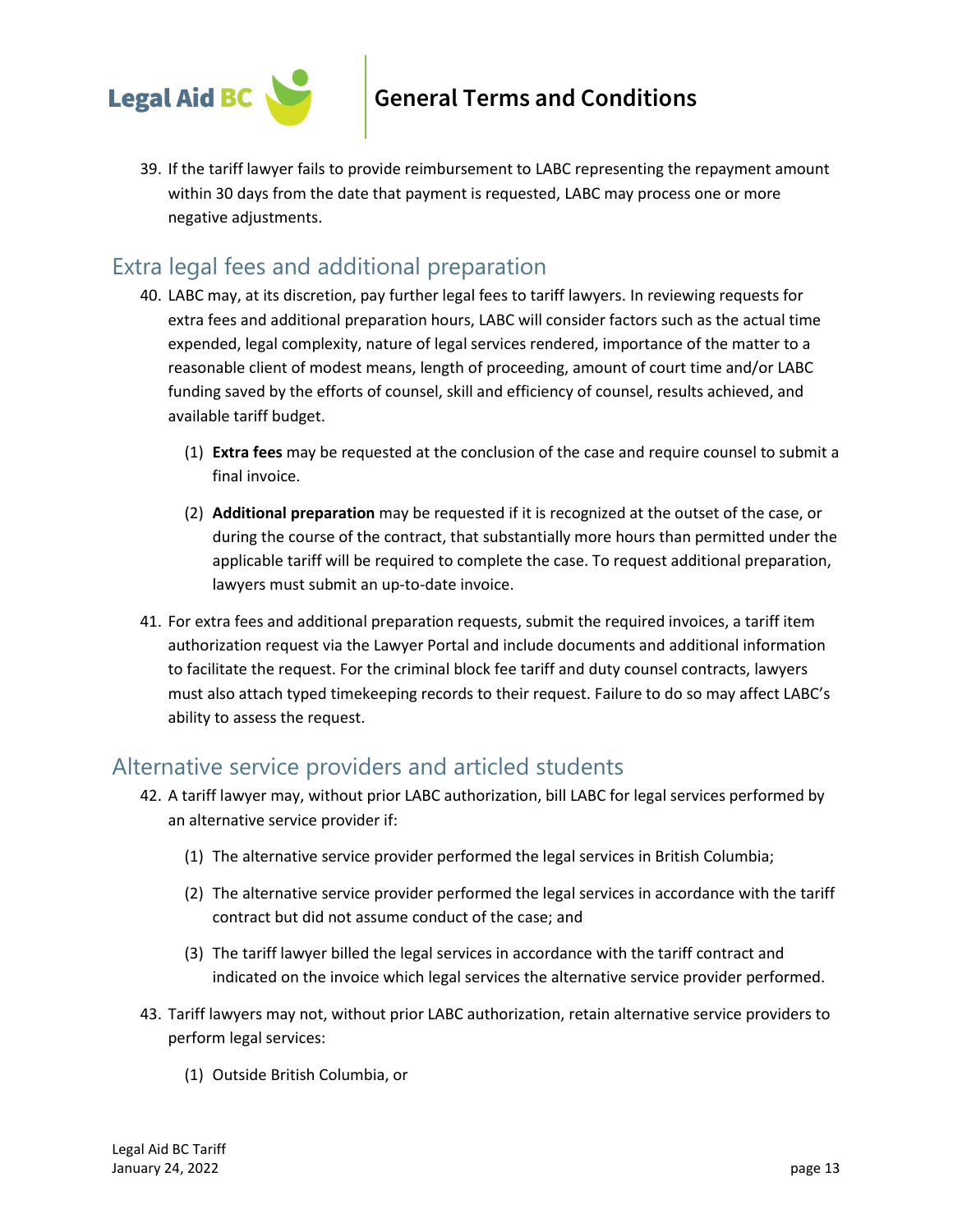

(2) Where the alternative service provider wishes to bill for travel fees

Please contact the Case Management Section for authorization.

- 44. Tariff lawyers must ensure that the alternative service provider:
	- (1) Is a member in good standing of the Law Society of British Columbia and holds a Law Society of British Columbia practicing certificate;
	- (2) Has a valid LABC vendor number; and
	- (3) Is not subject to an LABC decision under the [Lawyer Compliance policy](https://legalaid.bc.ca/lawyers/policies) that affects his or her eligibility to receive contracts.
- 45. Tariff lawyers may, without prior LABC authorization, bill LABC for legal services performed by an articled student if:
	- (1) The articled student acts according to Law Society rules and does not act in the following:
		- a) The role of duty counsel,
		- b) A proceeding on an indictable offence, unless the offence is within the absolute jurisdiction of a Provincial Court judge, or
		- c) Any contested application for continuing custody;
	- (2) The client consents to the articled student providing the legal services;
	- (3) The tariff lawyer bills the legal services performed by the articled student at the Tier 1 rate (LABC will adjust the amount to 75% of the applicable tariff rate – see page 19);
	- (4) The tariff lawyer indicates on the invoice which legal services the articled student performed; and
	- (5) The tariff lawyer does not bill both the articled student's time and the lawyer's time for the same services or appearances.

#### Junior and co-counsel

- 46. LABC may authorize the appointment of junior or co-counsel, on terms LABC may determine, if the tariff lawyer submits a written request in advance to the Manager, Criminal, Immigration and Appeals, indicating:
	- (1) the exceptional circumstances of the case, including complex legal and factual issues, that make junior or co-counsel necessary;
	- (2) the specific task junior or co-counsel will perform; and
	- (3) the name and LABC vendor number of the proposed junior or co-counsel.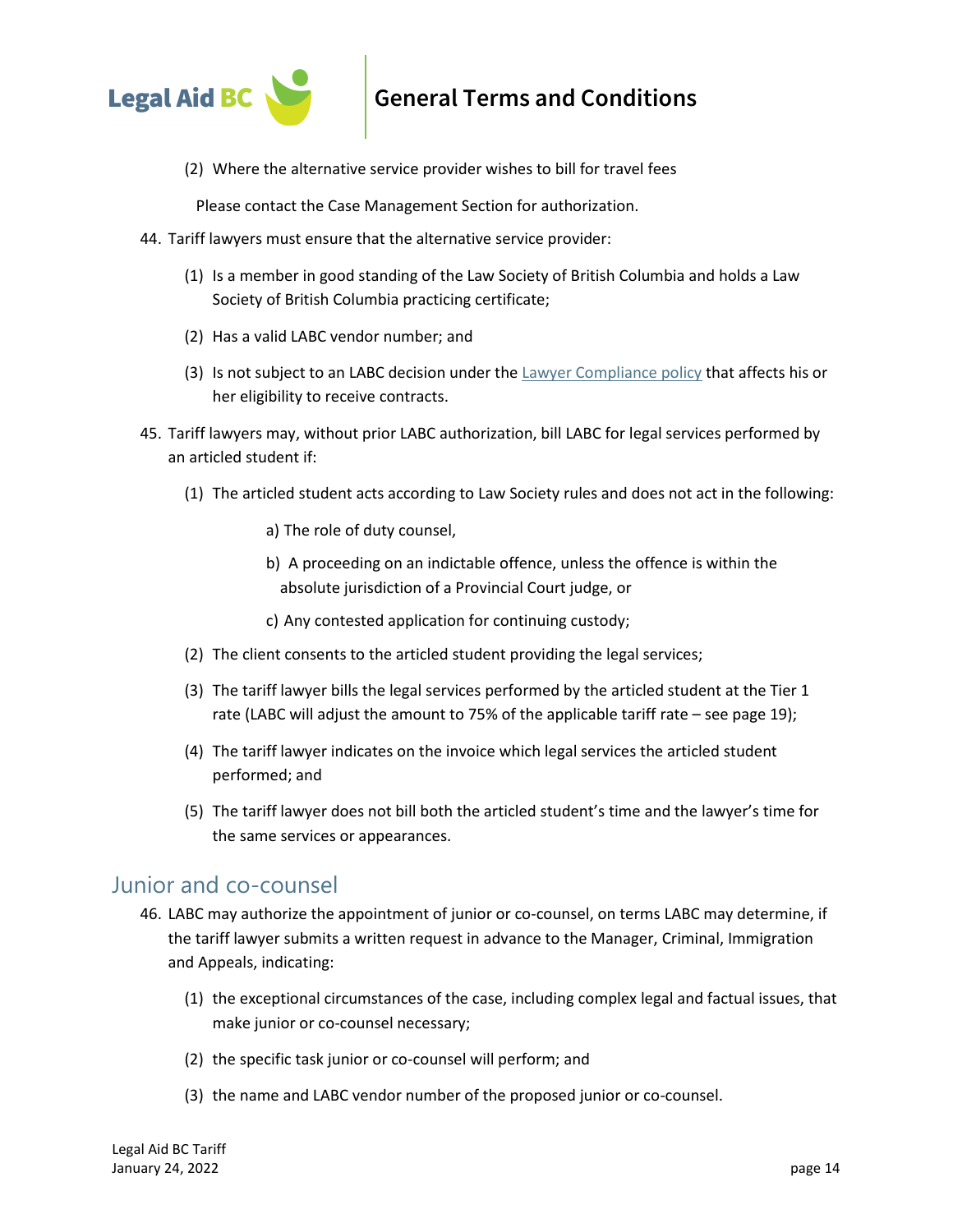

- 47. Subject to any specific instructions LABC may provide, a lawyer authorized by LABC to act as junior counsel may bill LABC:
	- (1) For non-CCM cases,
		- a) At the applicable junior counsel tariff rate; or
		- b) At the allocable tariff rate for legal services junior counsel provided in court when the senior counsel was not in attendance.
	- (2) In CCM cases, at junior counsel tiered rates, or at the applicable rate as determined by LABC pursuant to the Enhanced Fees and Exceptional Responsibility Premium policy (see page 18 for more information).
- 48. A lawyer authorized by LABC to act as co-counsel may bill LABC for legal services at the applicable tariff rate. See page 17.

### Change of lawyer

*[Updated: January 24, 2022]*

- 49. If a tariff lawyer is unable or unwilling to continue to represent a client, or intends to withdraw their services under a representation contract, the lawyer must inform LABC by submitting a change of counsel authorization request via the Lawyer Portal (the lawyer should inform LABC first, where possible).
- 50. If a client changes lawyers or the tariff lawyer initiates a change of counsel, the newly appointed lawyer must:
	- (1) verify that LABC has authorized a change of counsel;
	- (2) ask LABC to issue a new representation contract in his or her name and LABC vendor number; and
	- (3) advise the previous lawyer that he or she is representing the client.
- 51. If a client changes lawyers or the tariff lawyer initiates a change of counsel, LABC may refuse to pay the newly retained lawyer for legal fees and disbursements if:
	- (1) LABC did not authorize a change of counsel; or
	- (2) the legal fees and disbursements arose before the service start date of the new representation contract.

#### Case cost caps

52. LABC may, at its discretion and after reasonable notice to tariff lawyers, impose case cost caps.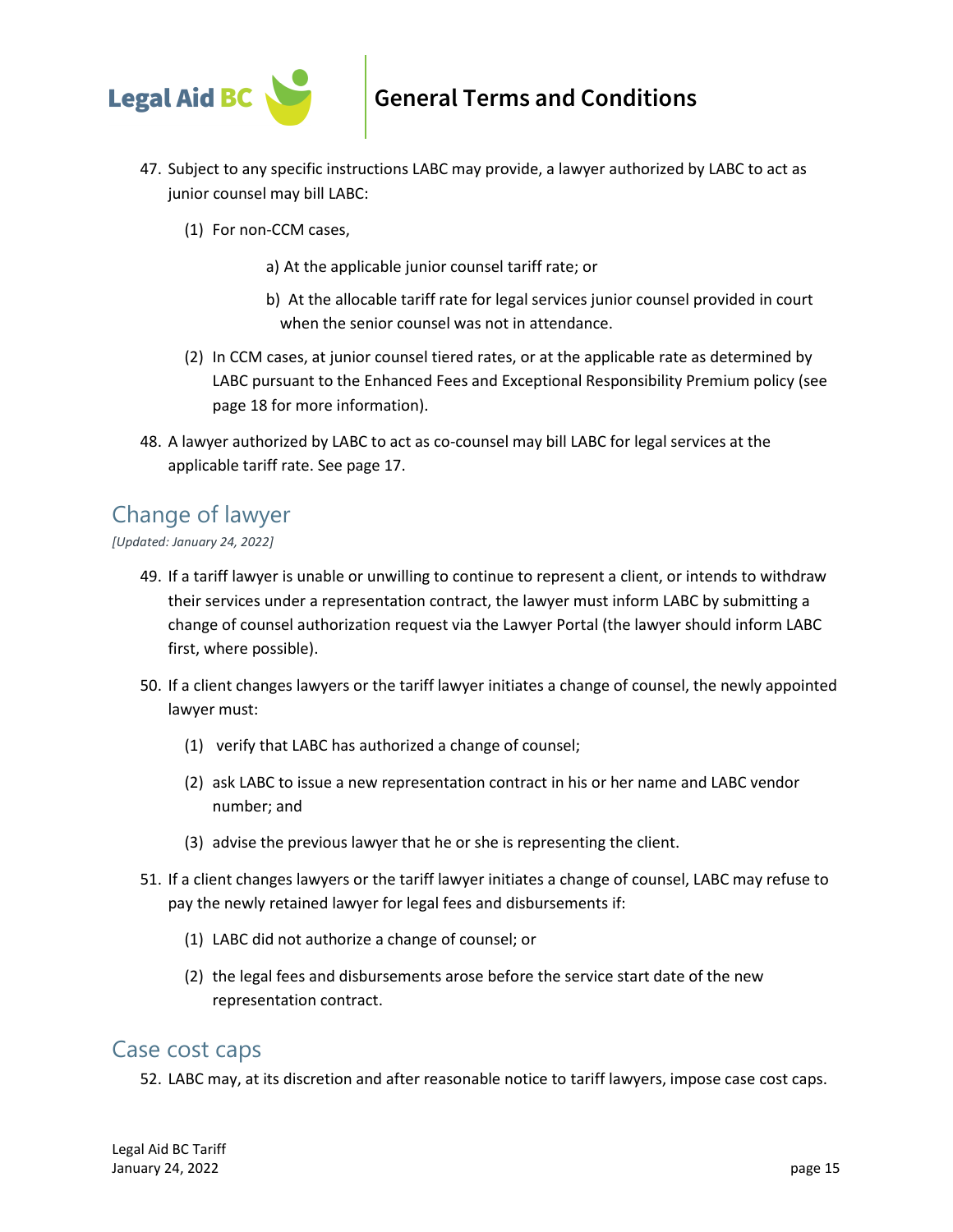

53. LABC may not pay any legal fees or disbursements arising after the total legal fees, or the total disbursements, paid or billable in a case exceed the applicable case cost cap.

### Private billing

- 54. A tariff lawyer must not bill a client privately or accept funds from any source on behalf of a client on any matter related to the case specified in a representation contract without prior written authorization. To seek authorization, submit a request via the Lawyer Portal.
- 55. Tariff lawyers cannot privately bill clients retroactively for services provided under a legal aid representation contract.
- 56. With the client's consent, a tariff lawyer may enter into a private retainer with the client to continue any further services if the client is deemed by LABC to be no longer eligible for legal aid.

### Costs

- 57. Tariff lawyers must claim costs in cases where the time spent to obtain the costs is justified by the amount recovered. This does not apply to cases where costs are waived to get a settlement. When claiming costs, tariff lawyers should ensure that they include disbursements paid by LABC. Pursuant to section 24 of the *Legal Services Society Act*, all costs awarded are assigned to LABC and must be paid to LABC upon receipt. Time spent obtaining costs may be billed as general preparation. If additional time is required, tariff lawyers must apply for authorization. Please contact the Financial Review & Collections Coordinator in the Audit and Investigation Department a[t helpdesk.sj@legalaid.bc.ca.](mailto:helpdesk.sj@legalaid.bc.ca) LABC will approve additional hours if they are justified by the amount of costs recoverable.
- 58. LABC does not pay costs awarded against legal aid clients.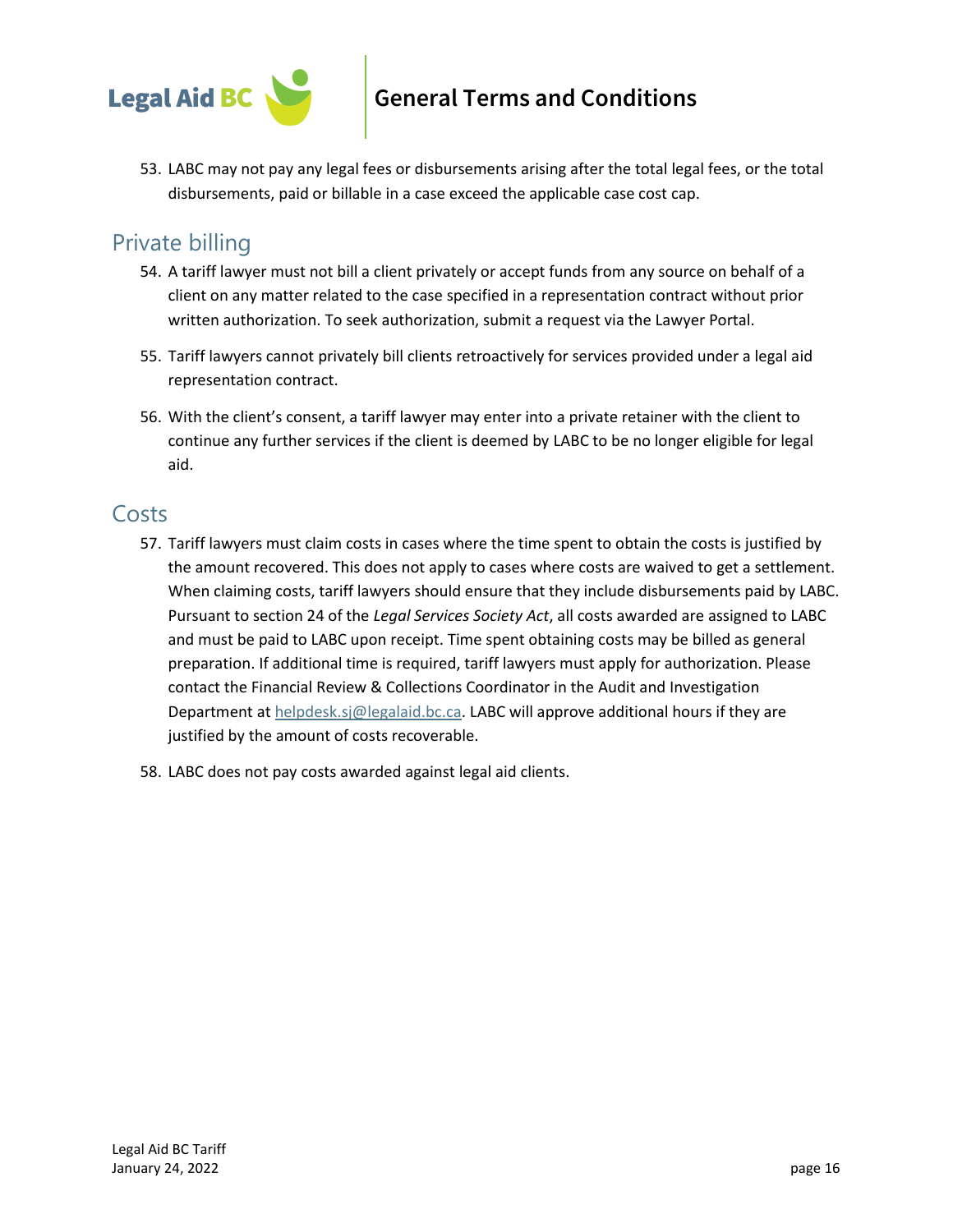

# **Tariff Rates Quick Reference**

# **Tiered Rates**

*[Updated: April 1, 2021]*

#### Please note:

- Amounts shown below are for your reference only.
- The chart below also applies for co-counsel and alternative service providers.
- The applicable rate is based on your call date, the service date, and the tariff item.
- The block fees listed in the Criminal Tariff are based on Tier 1 rates. When billing via the Lawyer Portal, fees will automatically be adjusted for your applicable tier.
- Tier 2 and 3 rates do not apply where enhanced fees are paid (see below) or to legal fees related to criminal administrative or summary offences. As well, when providing criminal legal services to co-accused on the same half day, you are entitled to one additional half-fee per service provided, regardless of the number of additional clients.

|                |                                              |                                              | <b>Hourly rate</b>                           |                                                                |                                                                  |                                                   |
|----------------|----------------------------------------------|----------------------------------------------|----------------------------------------------|----------------------------------------------------------------|------------------------------------------------------------------|---------------------------------------------------|
| l Tier         | <b>Years of</b><br>call                      | <b>Block</b><br><b>Fees</b>                  | For service<br>dates prior to<br>Nov 4, 2019 | For service dates<br>between Nov 4, 2019<br>and March 31, 2020 | For service dates<br>between April 1, 2020<br>and March 31, 2021 | For service dates<br>on or after April 1,<br>2021 |
| 1              | Less than 4<br>years                         | Amount<br>specified in<br>tariff item        | \$83.90                                      | \$104.88                                                       | \$111.17                                                         | \$113.39                                          |
| $\overline{2}$ | 4 or more<br>years and less<br>than 10 years | Applicable Tier<br>1 rate plus 5<br>percent  | \$88.10                                      | \$110.12                                                       | \$116.73                                                         | \$119.06                                          |
| 3              | 10 or more<br>years                          | Applicable Tier<br>1 rate plus 10<br>percent | \$92.29                                      | \$115.37                                                       | \$122.29                                                         | \$124.73                                          |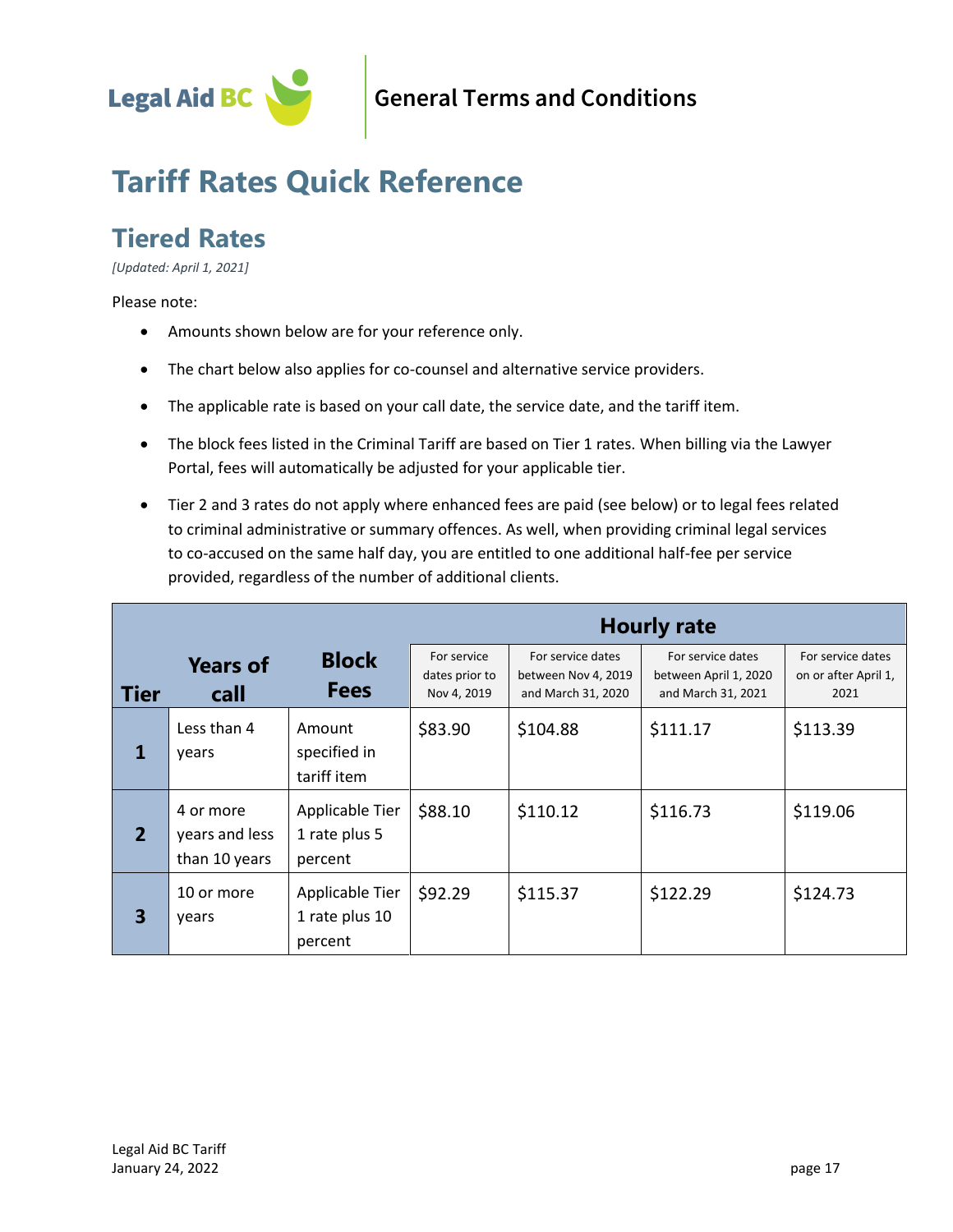

### **Junior counsel**

The hourly rates below are for attendance and preparation.

| <b>Hourly rate</b> |                   |                               |                             |                         |  |
|--------------------|-------------------|-------------------------------|-----------------------------|-------------------------|--|
|                    | For service dates |                               | For service dates between   |                         |  |
| Tier               | prior to Nov 4,   | For service dates between Nov | April 1, 2020 and March 31, | For service dates on or |  |
|                    | 2010              | 4, 2019 and March 31, 2020    | 2021                        | after April 1, 2021     |  |
|                    | \$62.93           | \$78.66                       | \$95.18                     | \$97.08                 |  |
|                    | \$66.08           | \$82.60                       | \$99.94                     | \$101.93                |  |
| 3                  | \$69.22           | \$86.53                       | \$104.70                    | \$106.79                |  |

\*Exception: Junior counsel receives 100% of the amount of legal services provided in court when senior counsel was not in attendance.

\*\* Counsel authorized as apprentice counsel under the [Mentoring Counsel Guidelines](https://legalaid.bc.ca/lawyers/mentoringProjects) receive the junior counsel tier 1 rate.

### **Enhanced fee rates**

The hourly rates below are for attendance and preparation.

|                          | <b>Hourly rate</b>                        |                                                                |                                                                  |                                                |  |  |
|--------------------------|-------------------------------------------|----------------------------------------------------------------|------------------------------------------------------------------|------------------------------------------------|--|--|
| Enhanced<br>fees         | For service dates prior<br>to Nov 4, 2019 | For service dates<br>between Nov 4, 2019<br>and March 31, 2020 | For service dates<br>between April 1, 2020<br>and March 31, 2021 | For service dates on or<br>after April 1, 2021 |  |  |
| <b>Senior</b><br>counsel | \$125.00                                  | \$156.25                                                       | \$165.63                                                         | \$168.94                                       |  |  |
| <b>Junior</b><br>counsel | $$62.93 - $83.90$                         | $$78.66 - $104.88$                                             | $$95.18 - $111.17$                                               | $$97.08 - $113.39$                             |  |  |

\*LABC will determine the rate after considering the junior counsel's experience, qualifications, and the task assigned to junior counsel in the case.